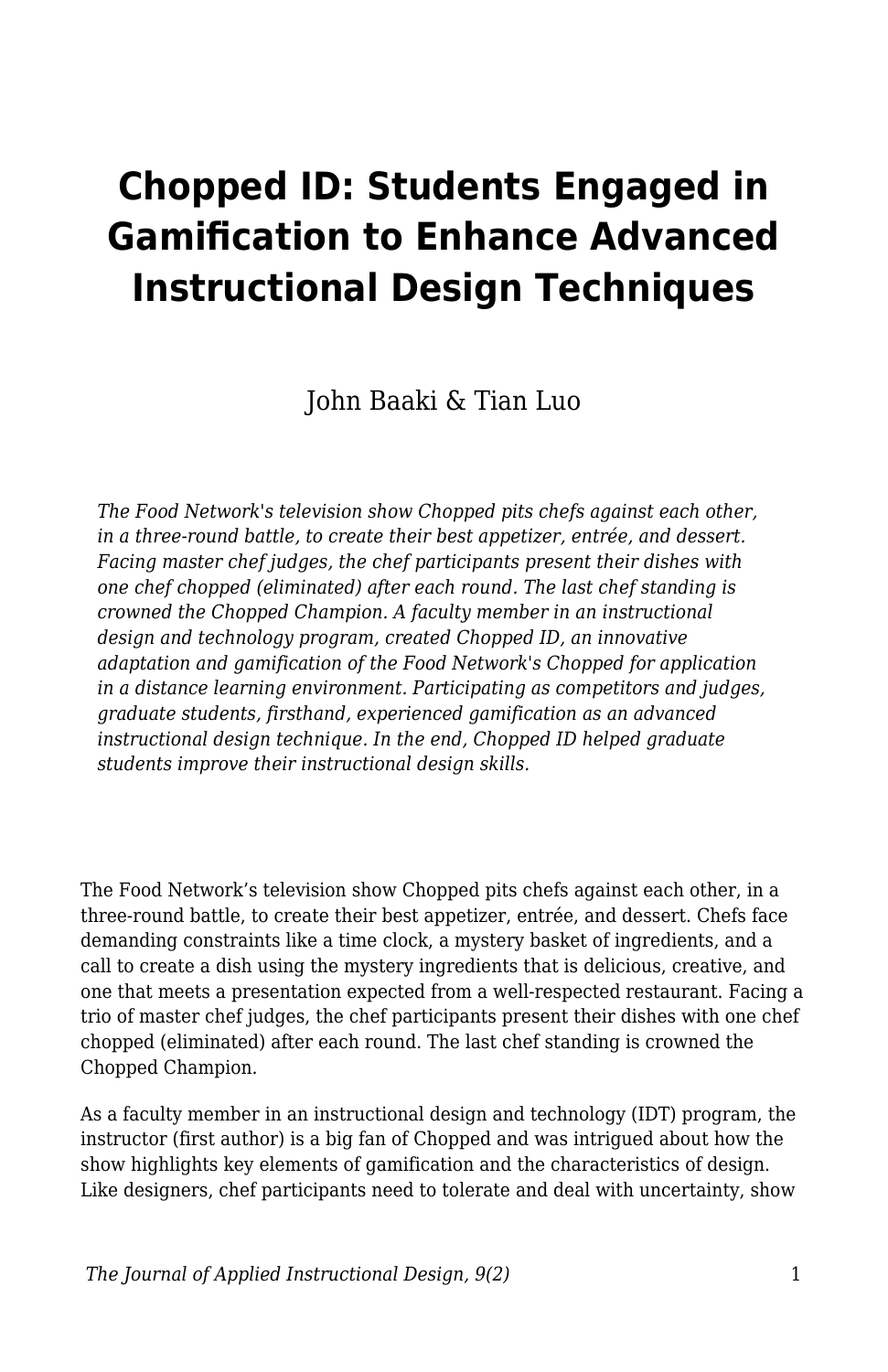confidence to conjecture, interact with a physical item, and rely on intuition and reflection-in-action (Cross, 2011). The instructor saw a connection with what the Chopped chefs experience and what instructional designers experience when solving complex problems and designing effective and efficient interventions. Using online web conferencing, the instructor created Chopped ID, an innovative adaptation and gamification of the Food Network's Chopped for application in a distance learning environment. Graduate students in an Advanced Instructional Design Techniques course had three rounds of 12-15 minutes to create and present their progressively complex solutions to a specific instructional design case. Other online graduate students served as expert judges and discussed and selected who would be chopped after each round. We share Chopped ID by presenting the literature that grounded Chopped ID, a description of the Chopped ID setting, the Chopped ID process, and the participants' perceptions of how Chopped ID helped them become better instructional designers.

## **Background**

Enthusiastically explicit in our belief that instructional designers are designers first who design instruction and embracing this belief through gamification, we were interested in the alignment between what instructional designers are expected to do and the aspects of designing and the essential features of design ability. We found a foundation for this alignment in Tessmer and Wedman's (1990) layers-of-necessity model. Kapp's (2012) work in game-based strategies for training and education provided a gamification framework for Chopped ID.

### **A Way of Thinking About Instructional Design**

As a practitioner's model, from simplified to highly complex instructional design (ID) approaches, the layers-of-necessity accounts for a breadth of designer expertise and practice. Designer constraints like time, duration, money, personnel, stress, difficulty, content and project familiarity, and material resources are essential to the layers-of-necessity (Tessmer & Wedman, 1990). Each layer is selfcontained and matches what is necessary for the project. For an ID situation with severe constraints (limited budget and tight timeline), only one layer may be possible. For situations where more time and resources are available, a designer then may use more sophisticated layers.

Tessmer and Wedman viewed the layers-of-necessity as a new perspective on ID which provided insight into how instructional designers think about design, which is no easy task. Even though people have been designing since the beginning of time, the way in which people design has been poorly understood for a rather long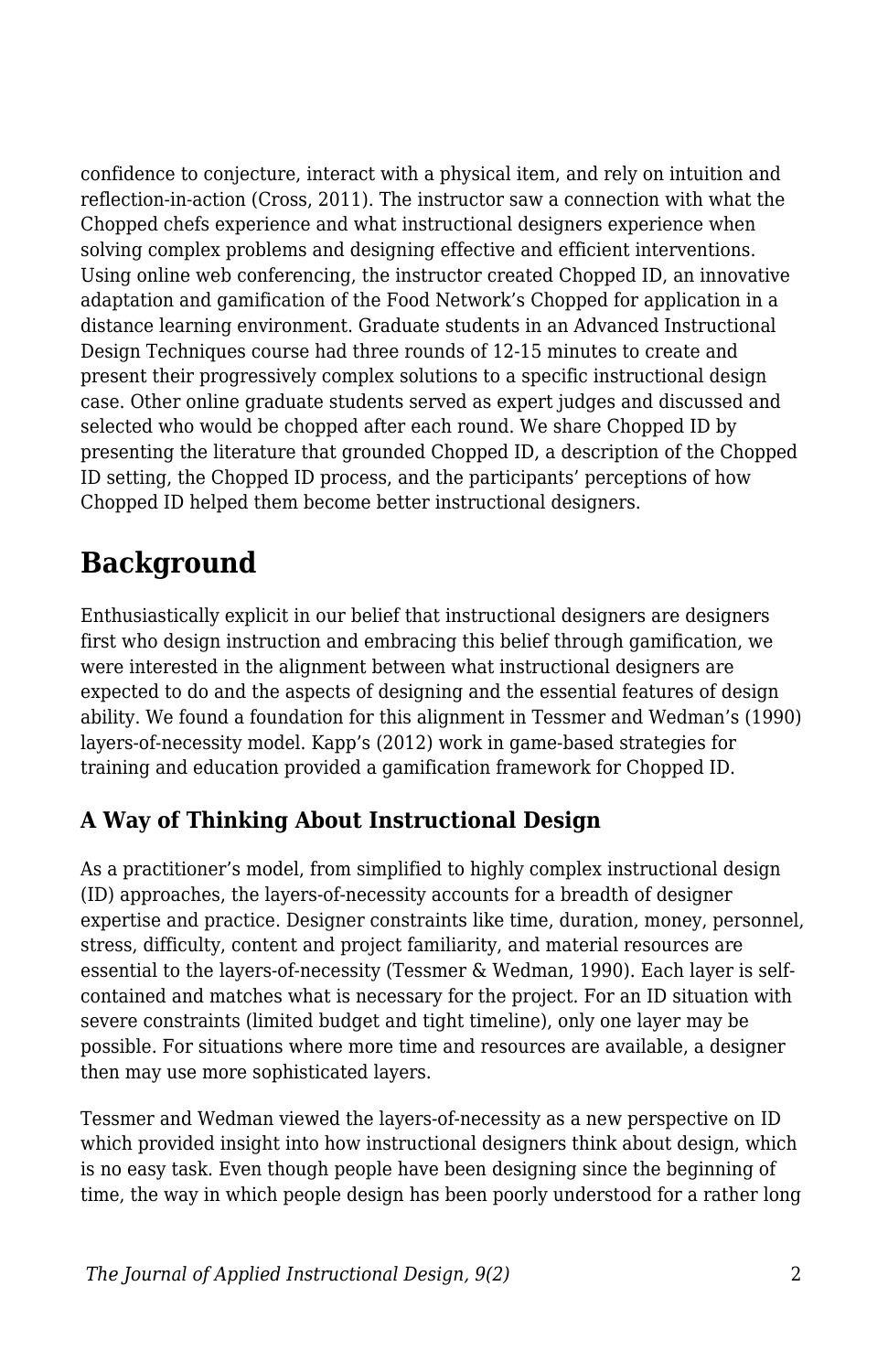time (Cross, 2011). To illustrate that the layers-of-necessity is a way of thinking about instructional design and that instructional designers exhibit the essential features of design ability, we discuss how the layer-of-necessity characteristics of task enhancement, principle-based design, and opportunistic perspective were embedded in Chopped ID. To connect to the essential features of design ability, Cross summed up what designers say about design:

There is a need to tolerate and work with uncertainty, to have the confidence to conjecture and to explore, to interact constructively with sketches and models, and to rely upon one's "intuitive" powers of reflection in action. (p. 26)

**Task enhancement.** In the layers-of-necessity approach, ensuing layers enhance the previous completed design work. This was crucial to success in Chopped ID. Rather than iterations where earlier instructional design components are revised, in each round, Chopped ID participants added onto the design work that was done in the previous round. Designers discover the layers of their project (Cross, 2011). In each Chopped ID round, Chopped ID participants engaged with a design representation (e.g. PowerPoint) that was another layer following on from the previous rounds' design representation.

**Principle-based design**. In a layered approach to thinking about instructional design, principles, not procedures, govern design and development activities (Tessmer & Wedman, 1990). A principle-based perspective asserts that instructional design is based on layer-selection principles and layerimplementation principles. Layer-selection principles determine which instructional design activities are feasible given the design constraints while layerimplementation principles guide how the various design and development activities are implemented.

Chopped ID participants designed in uncertainty. Participants had no clue about each round's ID scenario. Cross (2011) described uncertainty as the joy and frustration that designers get from their design activity. Designers cope with uncertainty by providing order. In studying urban designers, Levin (1966) witnessed designers leaping to partial solutions before they had fully formulated the problem. To formulate partial solutions, designers provided information or the "missing ingredient," (Levin, 1966, p. 8). Levin called the missing ingredient an "ordering principle" which is the formal properties that are evident in a designer's work (p. 8). Chopped ID participants relied on sound ID principles to design strategies for facts, processes, concepts, and rules.

**Opportunistic perspective.** Ambiguity and constraints are necessary to the design process. Ambiguity allows all those involved in the design process the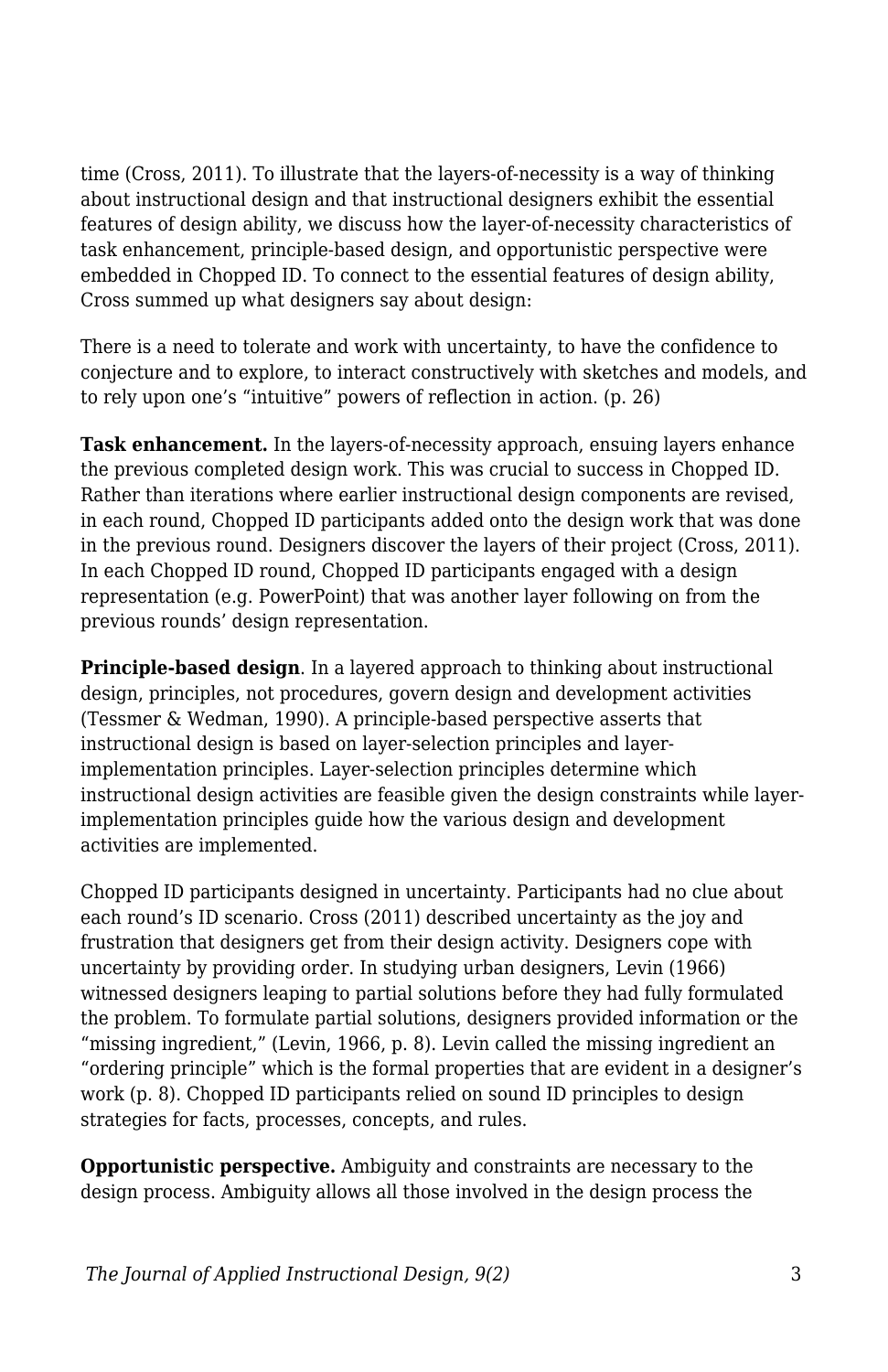freedom to move about independently among the design objects (Cross, 2011). Constraints allow for reflection and taking stock in what designers have done and what designers still can do. Tessmer and Wedman explained that instructional design is opportunistic. In a layered approach, design components may be deleted or minimized. Taking an opportunistic perspective, instructional designers identify how to work with constraints. When designers know the constraints they then can design.

No designer will settle for good enough when they can have the best. However, this is not how a problem usually comes about in actual design situations. "In the real world we usually do not have a choice between satisfactory and optimal solutions, for we only rarely have a method of finding the optimum," (Simon, 1969, p. 64). Simon introduced the term satisficing to describe such situations. Tessmer and Wedman defended that a layers-of-necessity approach is consistent with Simon's satisficing. Instructional designers oftentimes must select actions, "which get the job done while not necessarily in an optimal manner," (Tessmer & Wedman, 1990, p. 79). Chopped ID competitors designed under strict time and scenario constraints. Competitors' designs had to satisfice the necessities of the presented ID situation.

#### **Gamification**

Gaming is a prevalent phenomenon occurring worldwide. Currently, more than 1.2 billion people are playing computer, mobile, and console-based videogames around the globe, among whom approximately 700 million play online; this is equal to 44% of the world's total online population (Spil Games, 2013). The Pew Research center reported that 49% of adults in the U.S have played video games with 10% of them believing that they themselves are gamers (Duggan, 2015). Games have become one of the most prominent new media, which has multiple implications for learning due to their prevalence and popularity. Incorporating gaming mechanics and thinking into educational practices to improve and augment learning appeals to many educational researchers and practitioners.

Gamification is a process of incorporating gaming mechanics and elements into a non-gaming context (Deterding et al., 2011; Kapp, 2012; Zichermann & Cunningham, 2011). A video game typically possesses all of those commonplace gaming mechanics including narratives, quests, levels, points, virtual goods, and leaderboards, used in isolation or in various combinations. Behind the scenes of these gaming mechanics, there exists various fundamental gaming elements and principles that are contained within them which make games engaging, exciting, motivational, and even irresistible. Gamification, therefore, is a way of applying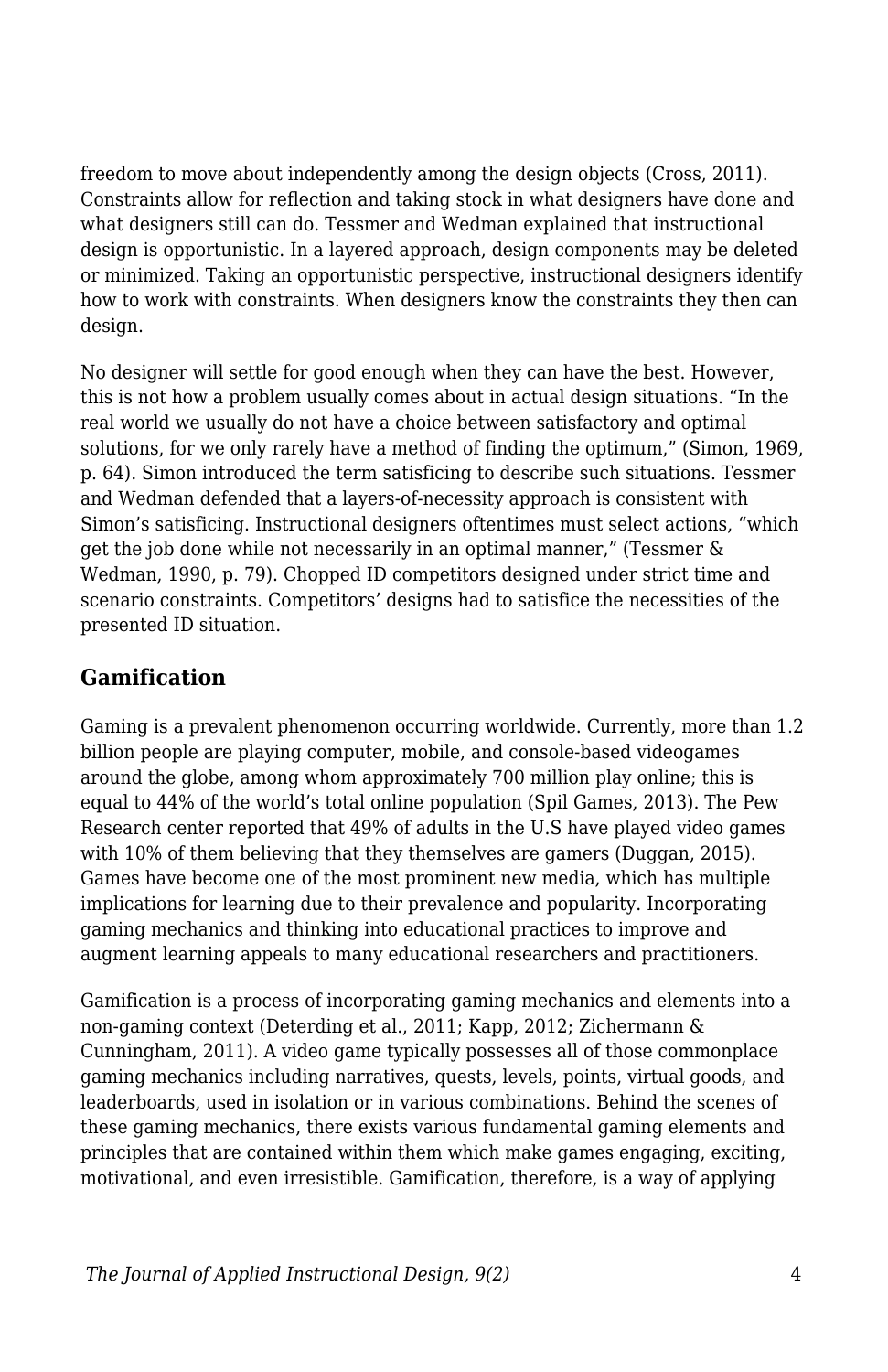those gaming elements and principles in a non-game setting.

Kapp (2012) identified eleven elements in his book to illustrate how those elements can be applied in an instructional environment and create a gamified learning experience, including setting goals, creating rules, involving conflict and competition or cooperation, considering time, establishing reward structures, providing feedback, creating levels, and storytelling. Similarly, Nicholson (2015) synthesized six key elements of gamification as recipes for meaningful gamification, namely, play, exposition, choice, information, engagement, and reflection. In a systematic mapping study, Dicheva et al. (2015) found that the most commonly discussed educational gamification design principles from empirical studies are: storytelling, competition and cooperation/social engagement loops, feedback, challenges and quests, and customization.

The use of gamification can be applied in various disciplines and used to teach knowledge in different cognitive domains. Research evidenced that the gamebased teaching approach outperformed the conventional teaching approach in varying facets across a plethora of contexts. Early studies have shown that students produced substantial knowledge gains via a gaming approach as opposed to case-based teaching methods in the field of business (Wolfe, 1997). In a metaanalysis study, participants using interactive simulations or games demonstrated an increase of cognitive development compared to conventional methods (Vogel et al., 2006). The game-based approach holds considerable potential in teaching conceptual knowledge (Squire et al., 2004; Ravenscroft & Matheson, 2002), procedural knowledge (Padgett et al., 2006; Sitzmann, 2011), problem-solving (Akcaoglu, 2014; Baytak & Land, 2011; Monreno, 2004), and appears to aid higher-order learning more than declarative or factual knowledge (Ke, 2009).

In an affective learning domain, participants reported a higher level of confidence when they participated in a job-related, game-based training program versus training via traditional methods (Sitzmann, 2011). Other studies suggested that self-efficacy, attitudes toward learning, and motivation are enhanced in gamebased learning environments (Thomas & Cahill, 1997; Tuzun, 2007; Van Eck, 2006). While a myriad of evidence from prior literature supports the potential effectiveness of game-based learning, researchers believe that theoretical and empirical studies are still in need to understand nuances in gaming design and development across different contexts (Hays, 2005; Sanchez et al., 2010).

Findings of current literature have also suggested a natural parallel between instructional design and game design. As Becker (2008) stated, games as a medium are highly suitable for the implementation of various instructional design models and principles, yet the models may be deemed as an underlying thread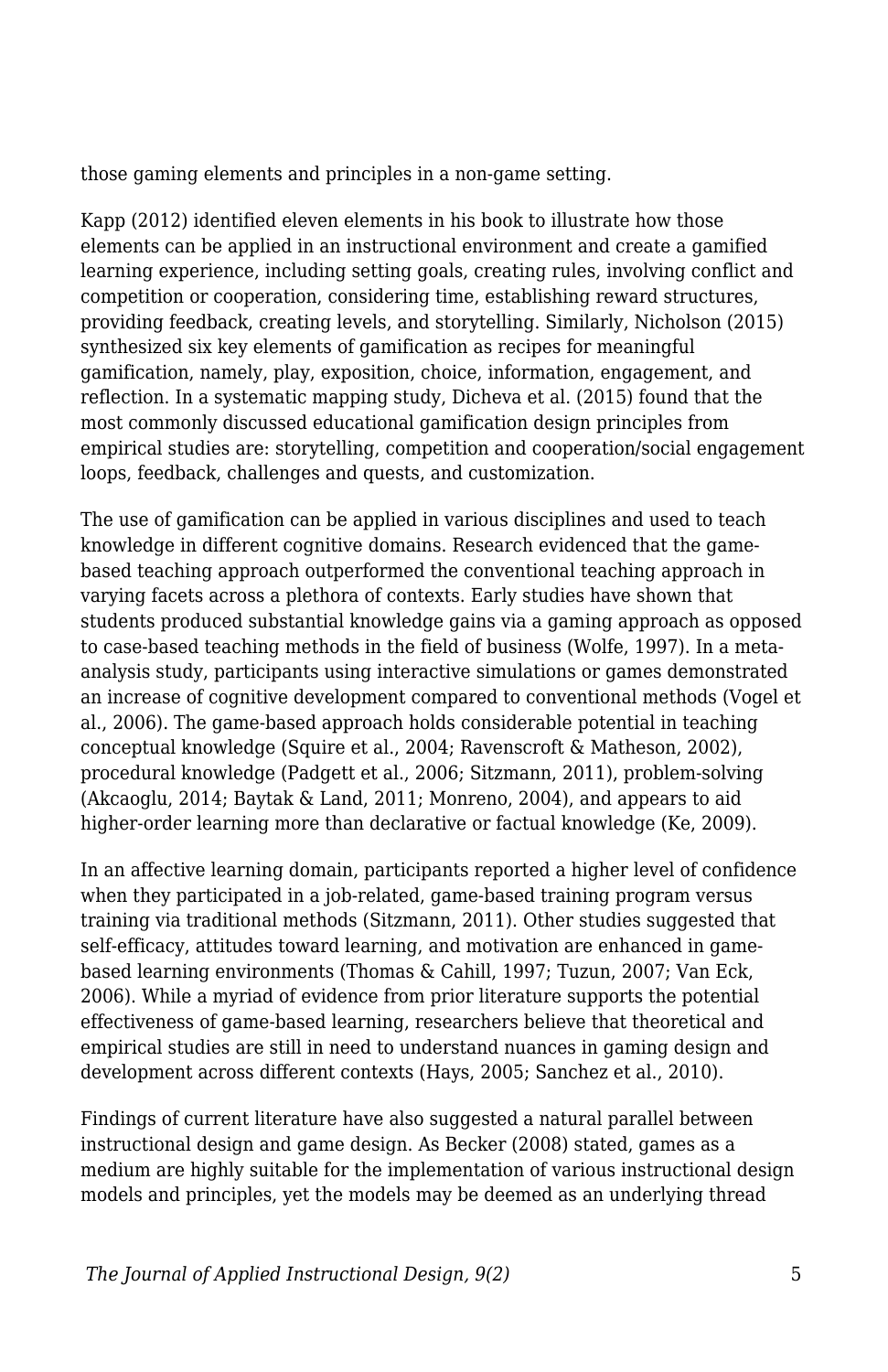embedded throughout the ongoing progression of the game. For example, gaming researchers have found that one of the classical instructional design models, Gagne's (1985) Nine Events of Instruction, is often covertly exemplified in almost all elements of game design (Becker, 2008; Copp et al., 2013; Gunter et al., 2006). Gunter et al. (2006) contended that seven of nine events, such as providing learner guidance, eliciting performance, and promoting feedback, precisely align with design principles and elements of a game of any kind.

In this study, we contend that gamification as an overarching instructional strategy echoes varying principles of good instructional design and is a suitable strategy to utilize in an online course focusing on instructional design. Although Nicholson (2015) suggests that not every element of his framework needs to be part of a gamification system for it to be successful, the more elements it contains, the more likely the system would offer different ways of engaging students. Our goal for Chopped ID was to employ game-like thinking and game mechanics, using them to create a gamified learning experience aiming to engage, motivate, and assist instructional design graduate students.

### **Purpose**

Our purpose is twofold. First, we share how the instructor organized Chopped ID and how students engaged in Chopped ID as competitors and judges. Second, we present students' perceptions of how Chopped ID helped them become better instructional designers.

## **Evaluation Process**

A graduate level course, the purpose of Advanced Instructional Techniques is to explore and apply techniques, tools, and competencies characteristic of expert designers. Students investigate instructional strategies, program design, advanced analysis techniques, rapid prototyping, reducing cycling time, and designing instruction for diverse learner populations. As a distance learning course, local students may attend the class face-to-face while distance students may attend the class via WebEx. The synchronous classroom is set up so distance students, local students, and the instructor may interact in real time. For this particular Advanced Instructional Techniques course of 13 students, two students attended the class face-to-face and 11 students attended via WebEx. Six students were working towards a master's degree while seven students were on a PhD journey.

With the intent to gain a full view of participants' perspectives, we interviewed six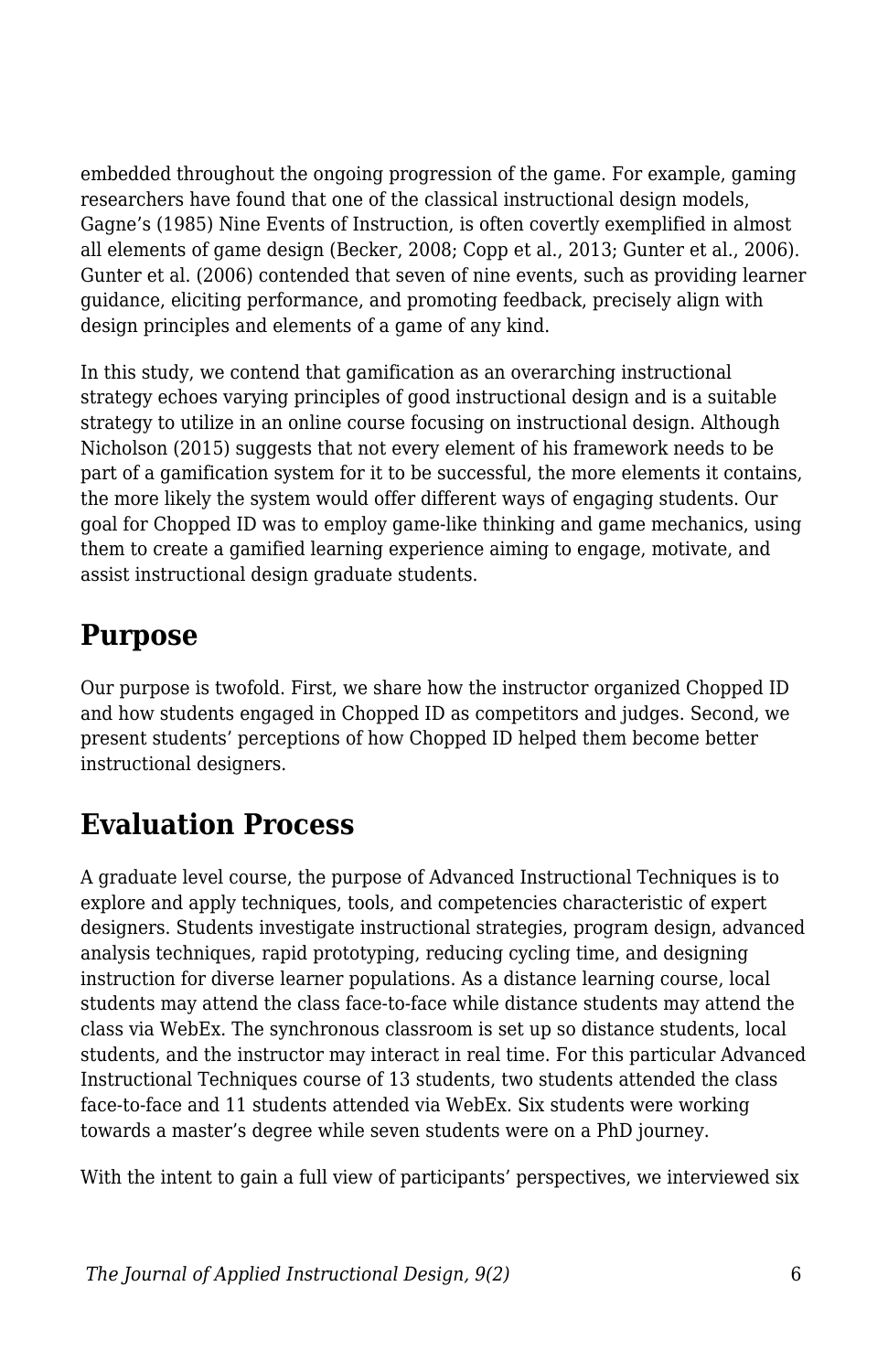students who had varying success as competitors. We interviewed one student who was eliminated after the first round, one student who was eliminated after the second round, one student who lost in her week's final round, one student who lost in her week's final round and was chosen as a wildcard for the Chopped ID Championship, the Chopped ID Championship runner-up, and the Chopped ID Champion. Three students were following a master's track while three students were on a PhD journey. Table 1 provides pseudonyms of the competitors that we interviewed.

#### Table 1

| Competitor   | <b>How Competitor Finished</b>                                                            |  |  |
|--------------|-------------------------------------------------------------------------------------------|--|--|
| <b>Clare</b> | Chopped in Round 1 of competing week                                                      |  |  |
| Drew         | Chopped in Round 2 of competing week                                                      |  |  |
| Holly        | Chopped in Round 3 of competing week                                                      |  |  |
| Lynn         | Chopped in Round 3 of competing week, earned wild card spot in<br>Chopped ID Championship |  |  |
| Paula        | Runner-up in Chopped ID Championship                                                      |  |  |
| Gail         | Chopped ID Champion                                                                       |  |  |

Competitors Who Were Interviewed and How They Finished in Chopped ID

In interviews via phone or Skype which lasted approximately 20-30 minutes, each author interviewed three students asking the following four guiding evaluation questions:

- what was your perception of gaming as an instructional design technique prior to you participating in Chopped ID,
- what was your perception on gaming as an instructional design technique after you participated in Chopped ID,
- how did your perceptions change as you competed, judged, and observed your fellow students compete, and;
- how did participating in Chopped ID make you a better instructional designer

During each interview we took notes and then transcribed our notes within 24 hours after the interview. Applying member-checking techniques, we sent our transcriptions to the students and asked each student to review his/her transcription to ensure that we captured all responses accurately. All six students reviewed his/her interview transcription and provided clarification and additional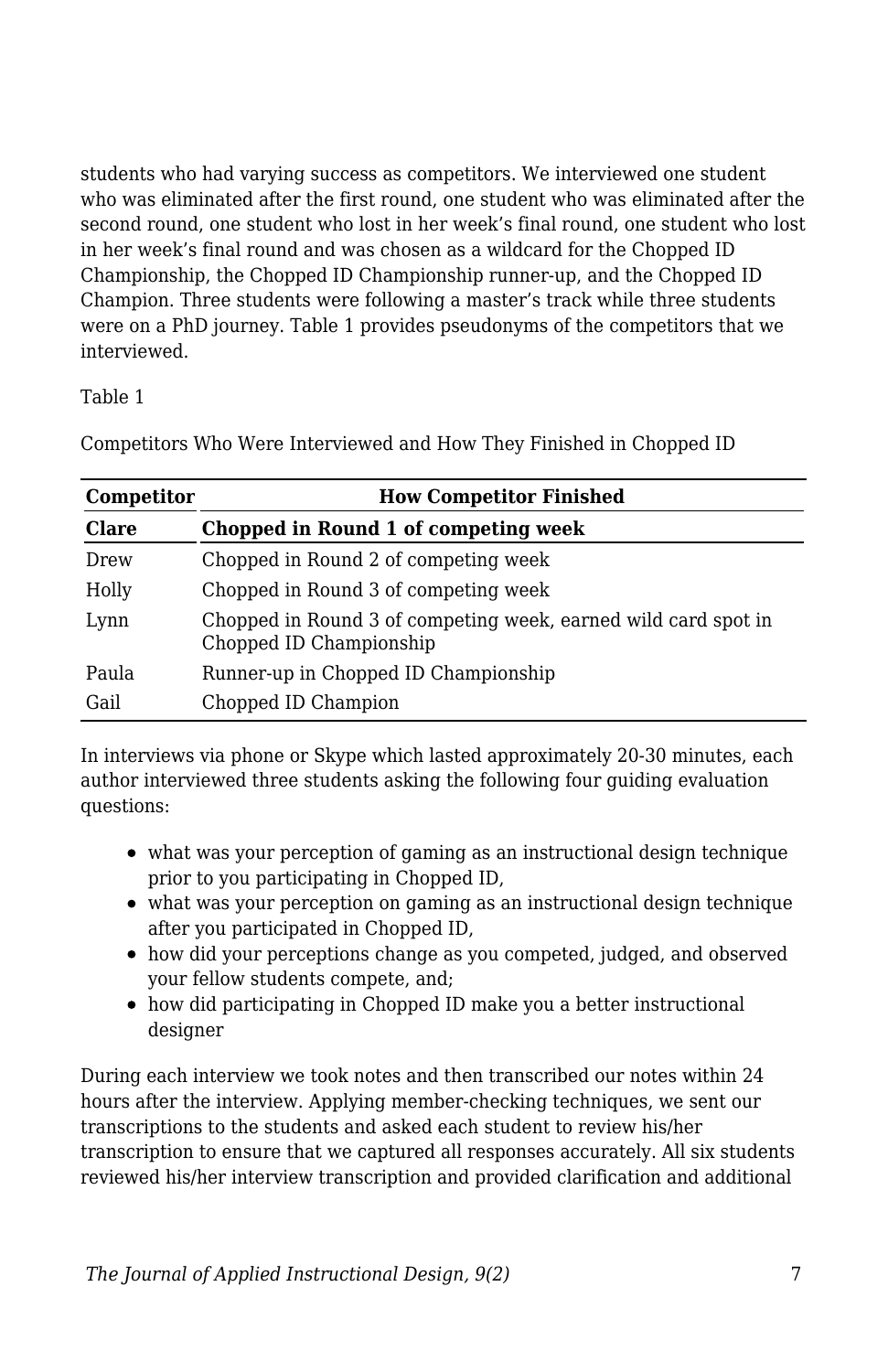responses where appropriate. First, separately, the two authors analyzed interview responses that we conducted and captured themes that emerged from the evaluation questions. Second, we then met and discussed the differences and similarities of our themes. Third, we then analyzed the interview responses of each other's interviews and then met again to finalize the themes for each question. We discuss the themes below.

## **Chopped ID Process**

In weeks 6 through 10 of the semester, class topics included designing instructional strategies for four content-performance types: (a) facts, (b) procedures, (c) concepts, and (d) rules (Morrison et al., 2007). Beyond understanding the strategies, the instructor wanted students to experience designing instruction using strategies for content-performance types. Each week of Chopped ID focused on one of the content-performance types. Each student competed at least once as a Chopped ID competitor. Week 10 was the Chopped ID championship where the winners of each week plus one wild card competitor competed to be named the Chopped ID champ. The instructor chose the wild card competitor based on the best performance by competitors who made it to the third round of their respective week but were ultimately chopped.

#### **The Competitors**

For each round, the instructor presented competitors a design scenario. Competitors had no prior knowledge of the scenario content. Competitors only knew that the scenario was tied to the week's content-presentation type. In week 7, competitors had to design strategies for facts. The Round 1 design scenario was as follows:

DIYA (Do-it-yourself Assistance) Hardware is taking the country by storm. As an upscale hardware store, the DIYA founders believe that they have found a niche. Their research and the popularity of DIY cable programs show that more and more people are becoming do-it-yourselfers. The DIYA Hardware founders' research shows that do-it-yourselfers are educated, independent, and have flexible work schedules. A fast growing DIY population is university staff, students, and faculty. The DIYA founders are opening stores near university campuses.

The goal of the DIYA founders is to have stores with unparalleled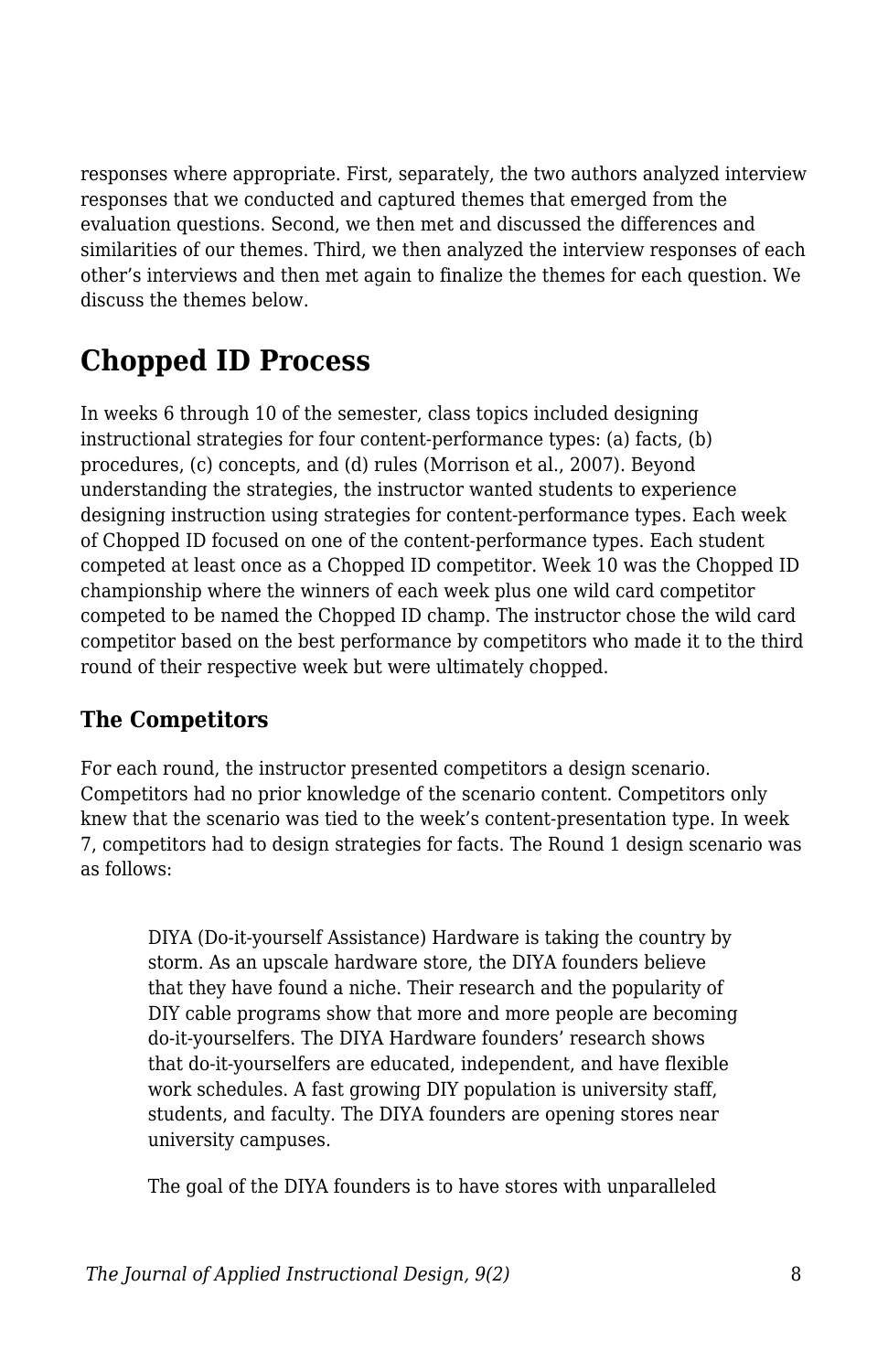customer service.

They aim to be the Southwest Airlines of the electric sander, the Disney of deck stain.

The focus on customer service is based on more research. The founders have discovered that do-it-yourselfers know how to do it but do not know what to use to do it. They do not know the differences between the proper tools and supplies.

To provide this customer service, the founders strongly believe in hiring university students. The Norfolk store will open in May and will hire students.

You have been hired to design the DIYA new employee orientation. For this round, you are focusing on an All about Screws lesson that will teach employees the different types of screws and what screws work best with different kinds of materials.

For Round 1, competitors had to produce a design representation that answered who are the learners and what are the objectives of the All about Screws lesson? Competitors had 12 minutes. At this point, the competitors left WebEx and entered the Chopped ID WebEx room where they designed. Competitors could not hear what was going on in the class WebEx room. After 12 minutes, the competitors were invited back into the class WebEx room where each competitor shared and explained his/her design. Once all competitors presented their designs, competitors returned to the Chopped ID WebEx room where they waited for their fate. The instructor invited the competitors back to the class WebEx room and the instructor announced who was chopped. This process continued for Round 2 and Round 3 with one competitor chopped after each round.

### **The Judges**

If a student was not competing, then the student was a judge. For each round, judges judged competitors' design representations on creativity, presentation and solid instructional design based on the week's content-presentation type (e.g. designing instructional strategies for facts). While competitors designed in the Chopped ID WebEx room, judges discussed their expectations for the round. Once the competitors had presented their design representations and returned to the Chopped ID WebEx room, judges deliberated on who should be chopped. In the end, majority ruled. Once the instructor declared the chopped competitor, one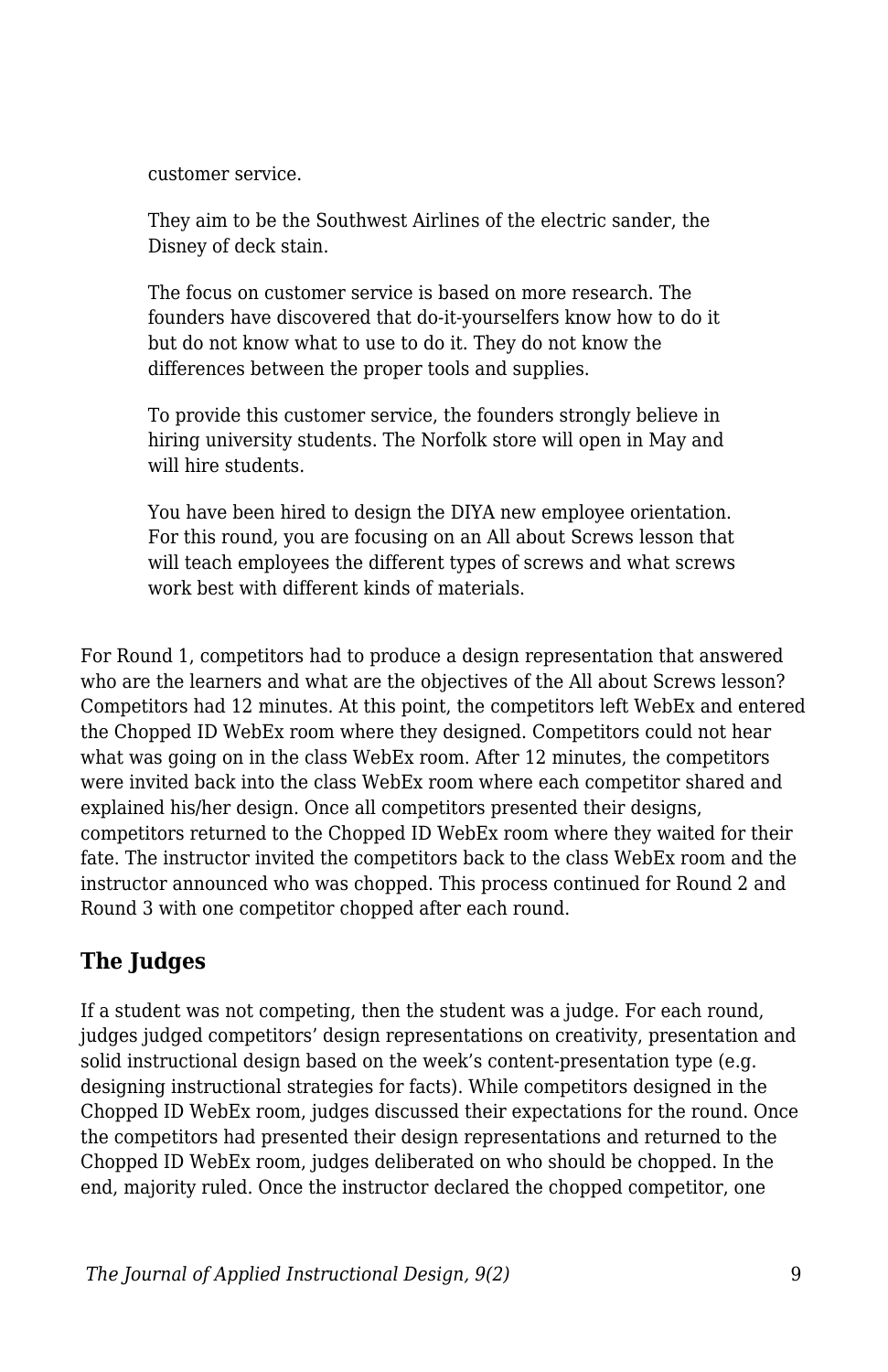judge explained why the competitor was chopped. When a competitor was chopped, he/she became a judge for the rest of the week's competition.

#### **The Instructor (Host)**

As the Chopped ID host, the instructor created the design scenarios and coordinated weekly game operations and aesthetics. Table 2 shows the similarities between the Food Network's Chopped and Chopped ID as it relates to critical game elements. When competitors came back to face the judges' decision, the instructor used the class WebEx room overhead camera to show an actual chopping board where a 12" x 9" envelope lay containing the name of the chopped contestant. On the envelope, "Whose design is on the chopping block?' was printed. On the Food Network show, the winning chef goes home with \$10,000. For Chopped ID, the instructor presented and then sent the winning designer a \$10 Starbucks gift card.

The judges did all the chopping. When judges were deadlocked on who to chop, the instructor required the judges to make a decision as a competition rule was a competitor had to be chopped after each round. The only influence that the instructor had on Chopped ID results was choosing the wild card contestant.

| o<br>۰<br>c. |  |
|--------------|--|
|--------------|--|

| <b>Games have</b>                           | <b>Food Network's Chopped</b>                                                    | Chopped ID                                                                                                                        |
|---------------------------------------------|----------------------------------------------------------------------------------|-----------------------------------------------------------------------------------------------------------------------------------|
| <b>Goals and Rules</b>                      | 3 rounds, must use basket<br>ingredients, someone is chopped<br>after each round | 3 rounds, must design to provided<br>scenario, someone is chopped after<br>each round                                             |
| Conflict.<br>competition, or<br>cooperation | Compete: Start with 4 chefs and end<br>with 1 chef                               | Compete: Start with 3-4 instructional<br>designers and end with 1 designer                                                        |
| Time                                        | Each round is 20 or 30 minutes                                                   | Each round is 12 or 15 minutes                                                                                                    |
| Reward structures<br>and feedback           | to the next round, win \$10,000                                                  | Present your dish to the judges, advance Present your design to the judges, advance<br>to the next round, win \$10 Starbucks card |
| Levels                                      | 3 levels: Appetizer, entrée, and dessert                                         | 3 levels: Each scenario builds on the<br>previous scenario                                                                        |
| Storytelling                                | Themed competitions: Chopped Jr.,<br>Chopped BBQ, Chopped Thanksgiving           | Scenarios tied together as 1 instructional<br>design story                                                                        |
| Aesthetics                                  | Kitchen, pantry, the chopping block                                              | Scenario template, chopping block,<br>suspense envelope, slide of fame                                                            |
| Replay or do over                           | Redemption show where those chopped<br>in the final round come back to compete   | Wildcard to get into finals for one designer<br>who was previously chopped in a final<br>round                                    |

The Similarities of Food Network's Chopped and Chopped ID as it Relates to Critical Game Elements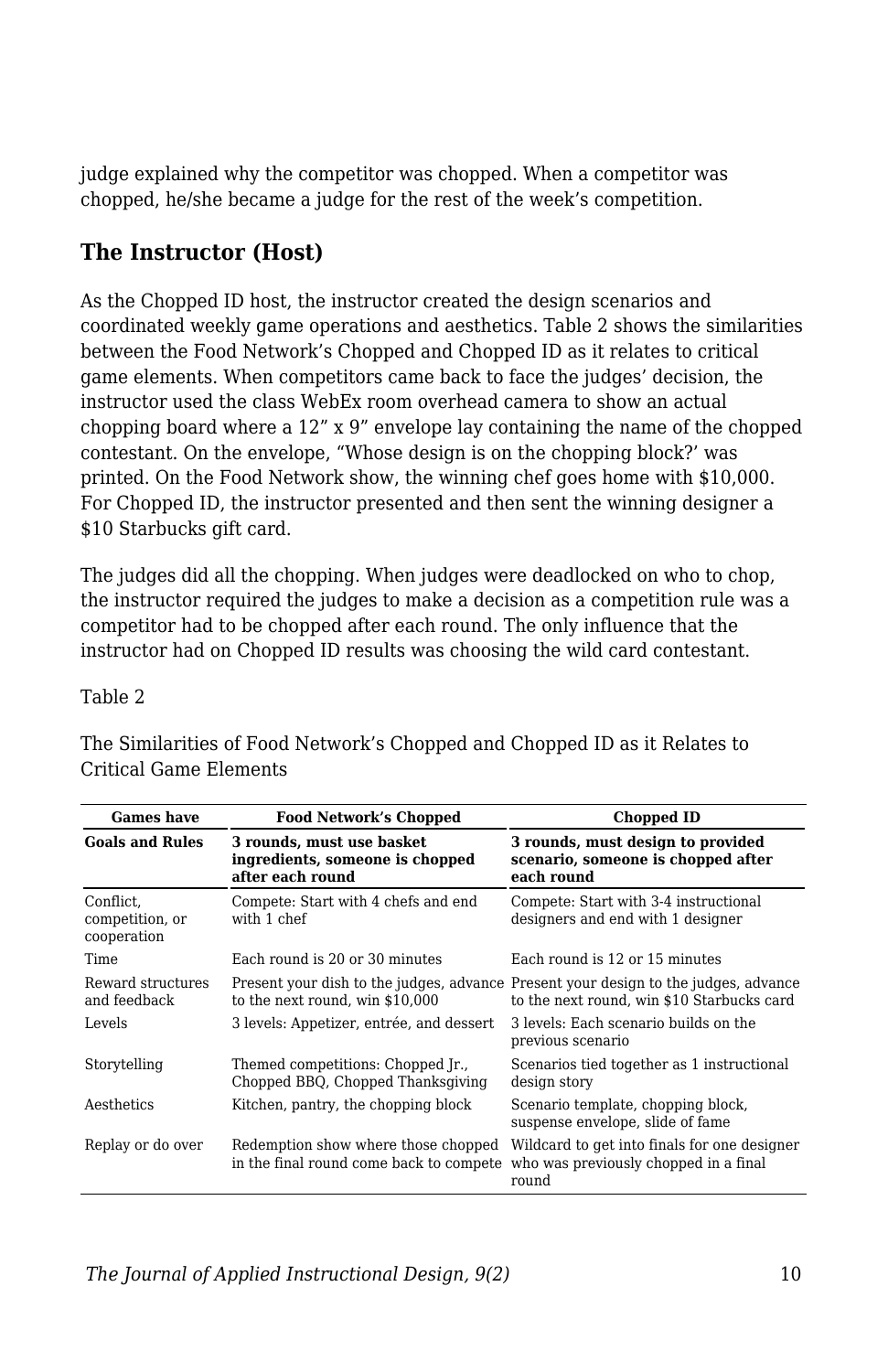## **Reflections and Implications**

In planning Chopped ID, the instructor had two main goals. First, the instructor wanted the students to experience gamification as an advanced instructional design technique. Gamification experience was important, as it is one thing to learn and understand about gamification it is another thing to experience it firsthand. Second, the instructor wanted students to improve their instructional design skills. In the end, the purpose of the class was to make students better instructional designers. We reflect on these two goals and share the implications.

#### **Experiencing Gamification**

In the week prior to the first Chopped ID competition, the instructor and students discussed Kapp's (2012) work in game-based strategies for training and education. In addition to the game elements (Table 2), the instructor and students reflected on the theories behind gamification. Students were intrigued to see that theories that they had read, discussed, and applied in other instructional design classes were relevant to gamification. The instructor challenged himself to ensure that some of these theories would surface in Chopped ID. Table 3 presents the connection of Chopped ID and key theories behind gamification.

#### Table 3

| <b>Theories behind</b><br><b>Gamification</b> | Chopped ID                                                                                                                                                                                                                                                    |  |
|-----------------------------------------------|---------------------------------------------------------------------------------------------------------------------------------------------------------------------------------------------------------------------------------------------------------------|--|
| Model)                                        | Motivation (Keller's ARCS Grabbed designers' and judges' attention, showed relevancy<br>to real instructional design situations, instilled confidence in<br>that designers produced good designs, and resulted in<br>satisfaction for the Chopped ID champion |  |
| Self-determination                            | Designers were in control of their designs, experienced competence<br>in designs, and related to design competitors                                                                                                                                           |  |
| Scaffolding                                   | Focused on an instructional design theme, each round's scenario<br>built on the previous scenario                                                                                                                                                             |  |
| Episodic memory                               | Designers pulled from experience, intuition, and instructional<br>design knowledge                                                                                                                                                                            |  |
| Cognitive apprenticeship                      | Scenarios were authentic and provided learning opportunities in a<br>way that textbook examples and declarative knowledge cannot                                                                                                                              |  |
| Social learning theory                        | Designers were competitors and judges, multiple contexts to<br>interact.                                                                                                                                                                                      |  |
| Flow                                          | Balanced the instructional design challenge with designers' skills<br>and abilities; not too easy where designers became bored and not<br>too difficult where designers have anxiety                                                                          |  |

The Connection of Chopped ID and the Key Theories Behind Gamification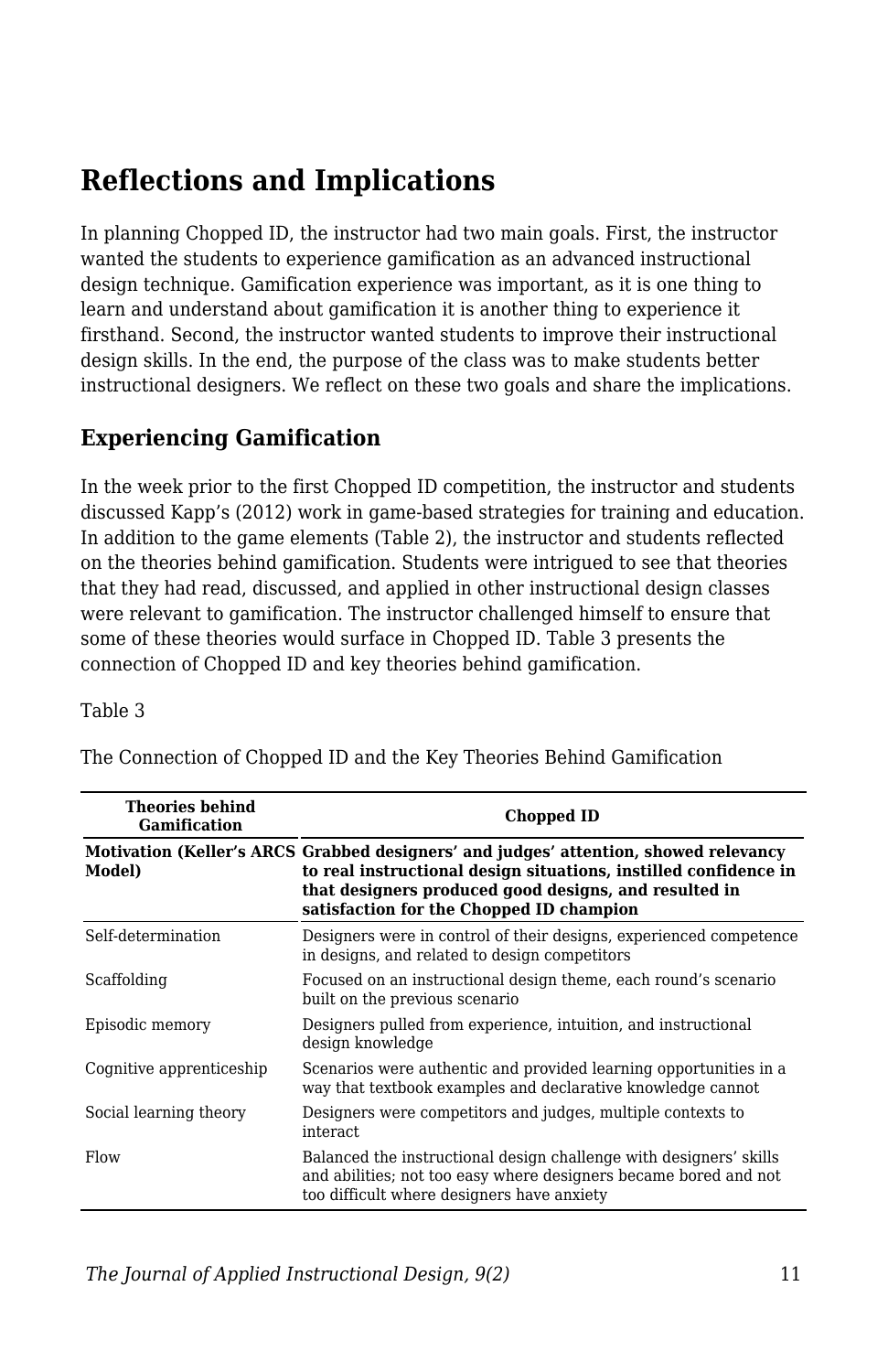In our interviews with six competitors, they explained how difficult it was competing in Chopped ID. Five of the six competitors noted that they felt intense pressure that, in some cases, led to stress. Lynn explained, "It was stressful. You wanted to save face and you wanted to come off good in front of your classmates." She added, "You see it on TV, but you don't see the intensity." Although competitors did not enjoy the time pressure to design instructional strategies, all six competitors clearly understood that time constraints were an important part of Chopped ID.

Reflecting on the Chopped ID experience, although all six competitors we interviewed had varying levels of success, four competitors shared how to succeed in Chopped ID. Competitors stressed focusing on learning objectives and closely tying the learning objectives to the week's content-performance type. Gail, the Chopped ID Champion, advised:

A few tips for future contestants: focus on learning objectives, tie everything back in the instruction to learning objectives, be focused in the design, be prepared – do the weekly reading and have a good grasp of the material (content-performance type) which will help you focus on each type of instruction and be able to create what is expected.

Competitors provided recommendations which are always important to improving instructional techniques especially gamification. Two recommendations were to provide a practice round for competitors who compete in the first week and specific guidelines for the judges. Clare noted, "The game might not be fair to early contestants as they didn't have much chance to observe before participating as a contestant." Each week of Chopped ID was its own competition. Although the competitors in the first week of Chopped ID had nothing to reference expect for the Food Network's Chopped and the instructor's directions of how Chopped ID would proceed, all four competitors in the first week of Chopped ID were in the same situation. The winner of the first week advanced to the championship week and had the opportunity to participate as a judge in two Chopped ID weeks leading up to the championship week. Chopped ID took place over four WebEx sessions. Adding another week for a run through or practice round would have taken away from other planned topics in the 15-week course.

In Chopped, the chef judges are asked to judge competitors on taste, presentation, and creativity. In Chopped ID, the instructor directed judges to judge competitors on creativity, presentation, and solid instructional design as it relates to the week's content-performance type theme. Holly shared, "It may have been more beneficial if judges could agree on what they were looking for in regard to designing for rules, facts, and principles." Lynn suggested a rubric approach. The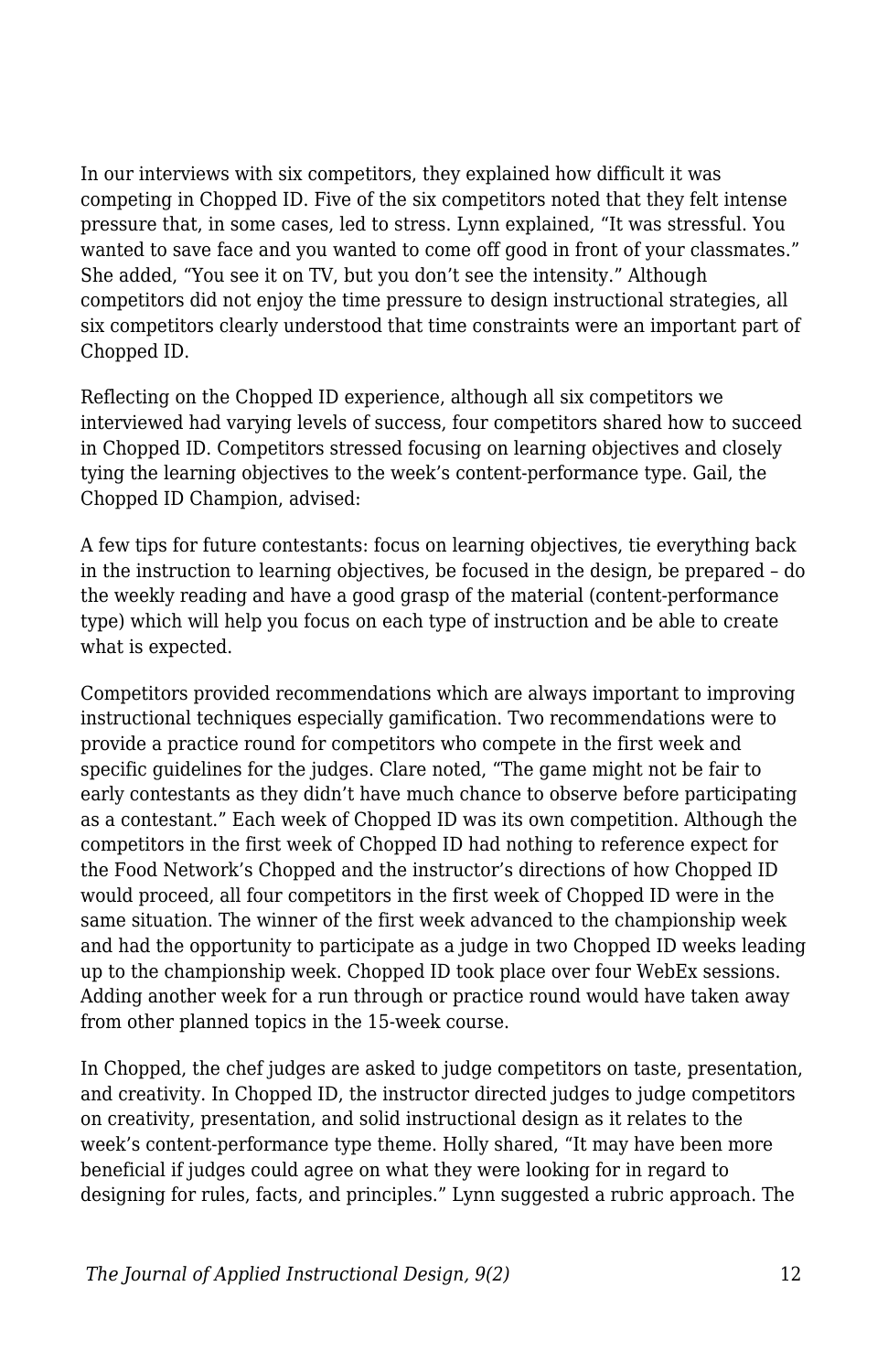instructor made a calculated decision to leave judging open. Knowing that judges would have down time as competitors designed for 12-15 minutes, the instructor filled this time by facilitating a discussion with the judges on what they would look for in the upcoming round. Overall, this worked well as judges were engaged in reviewing the round's design case and presenting what they thought would be important to view in the designs. Although, in some rounds, judges enthusiastically debated for a length of time regarding who would be chopped, the instructor always agreed with judges' decision.

#### **Become a Better Instructional Designer**

The instructor embraced Tessmer's and Wedman's view that instructional design is opportunistic and satisficing. Taking an opportunistic perspective, instructional designers identify how to work with constraints. Satisficing means that instructional designers work with constraints and get the job done. Chopped ID competitors faced strict time and scenario content constraints. Holly noted, "Time constraints did not affect me." She explained that she drew on her corporate background when she often responded with a, "You need it now, no time to reflect" design approach. Holly stated that she saw the design scenarios open enough to allow for different design approaches. She continued that she had to take pieces from different round scenarios and had to be flexible with what the learners wanted to accomplish. Drew saw the constraint of what was going to happen in the next round as a key element of Chopped ID. He clarified, "You are working in one round and thinking what will happen next." Lynn described how, in the WebEx chat, students would chat about their concerns that, when they would compete, they would not be able to come up with a design in the 12-15 minutes. Lynn concluded, "I didn't worry about it. To me, this (competing round by round) is real life."

In designing Chopped ID, the instructor wanted to ensure that all students were involved in the competition. Each week, a student was either a judge or a competitor. Even though we recognized that as a judge, a student had an opportunity to learn, we were surprised how beneficial it was to be a judge. All six competitors that we interviewed either stated that serving as a judge was just as engaging as competing or serving as a judge was more engaging than competing. Clare summarized, "I was engaged more as a judge than actually playing the game, watching everything transpire." She added, "Being a judge gave me the opportunities to see how theory, strategies, techniques lined up in the designs of contestants." The competitors that we interviewed liked working with other judges. Working with other judges helped competitors understand the design better and gave competitors an opportunity to be open to other judge's views.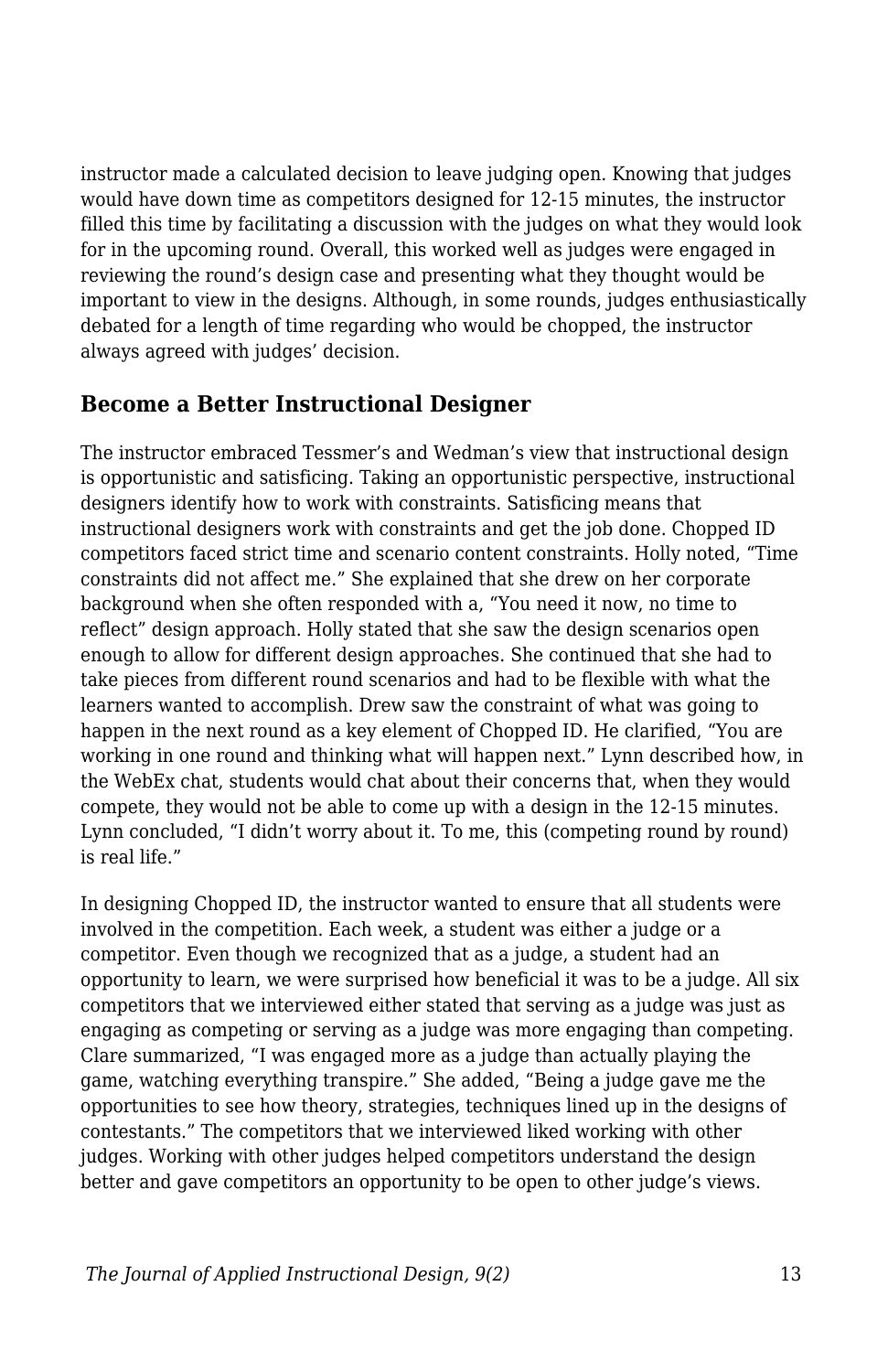In the end, Chopped ID was an intense learning environment where students who we interviewed felt that they became better instructional designers. For Clare, Chopped ID enhanced her understanding of gaming and honed her instructional design skills to design and implement her own game. She reflected on Chopped ID, "The experience was transformative. I saw all the gaming elements played out in the game, rewards, engagement, consequences, storyline, and motivation where you keep someone guessing."

Gail and Paula took away that Chopped ID forced them to focus on contentperformance types. Gail's, the Chopped ID champ, remarks aligned with three layers of necessity characteristics described above - task enhancement, principlebased design, and opportunistic perspective. She reflected, "ID can be very simple. Even with limited resources, you can still design quality instruction if you can stick to focused instructional techniques and your learning objectives. Understand the key and essence of ID."

Holly and Lynn enjoyed that Chopped ID took place over multiple weeks. Viewing four different design scenarios, over a total of 12 rounds, by 13 different instructional designers provided Holly and Lynn and opportunity to see alternative ways to approach the design scenarios. Holly stated, "It showed different ways to apply constraints and see how others apply constraints." Drew put it this way, "I got to see 12 other people approach things differently. Looking at how people would do this (compete in Chopped ID), I got to see 12 case studies."

### **Conclusion**

Chopped ID showcased alignment between the characteristics of instructional design and key elements of gamification through students designing and developing instructional strategies. Our Chopped ID experience exemplified the design process of a gamified instructional approach and documented students' reactions towards it. While reflecting on the entirety of the Chopped ID process along with various roles in the instructor and students' experience as a competitor, judge, and host, we conclude that students were highly engaged and motivated in the learning experience. While experiencing the authentic challenges and constraints that an instructional designer may encounter as students progressed through Chopped ID, students were able to hone their instructional design skills as they felt that they were better prepared to become competent instructional designers.

Chopped ID is a first step experimenting with the gamification approach in our graduate courses in IDT. Our goals were met as a qualitative exploratory study in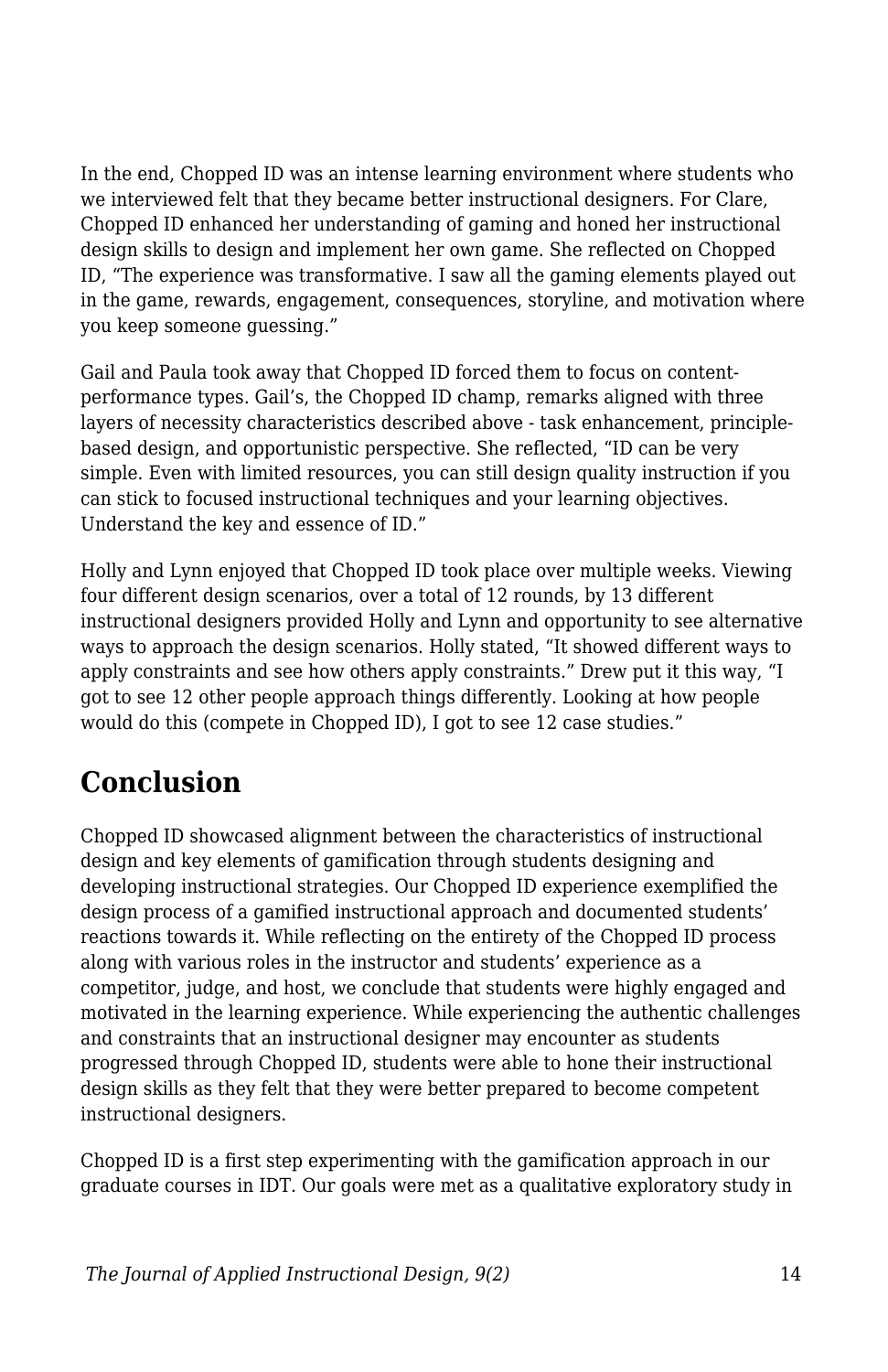that students perceived this experience favorably while vocalizing various ways in which this experience helped them become better instructional designers. While we offer insights into our gamification design process and student reactions, we did not address how and in what ways precisely the gamification approach helped students as novice instructional designers learn and improve their instructional design skills. Though it was implied in our design approach, we did not ask students to reflect on the gaming elements grounded in the design and to what extent the Chopped ID experience felt like a game to them. We would like to see this approach being carried out further in our next step. Moving forward we would like to continue our research by closely examining any student learning gains such as motivation, engagement, knowledge, and performance, as a result of this gamification approach. We are also interested in replicating the experience in alternative instructional design courses or contexts to explore effectiveness of gamification in any design-related learning contexts as we strongly believe that the gamification approach holds tremendous potential in educating and training instructional designers.

### **References**

- Akcaoglu, M. (2014). Learning problem-solving through making games at the game design and learning summer program. *Educational Technology Research and Development*, *62*(5), 583–600.
- Baytak, A., & Land, S. M. (2011). An investigation of the artifacts and process of constructing computer games about environmental science in a fifth grade classroom. *Educational Technology Research and Development*, *59*(6), 765–782.
- Becker, K (2008). *The invention of good games: Understanding learning design in commercial video games* (Publication No. 230701461) [Doctoral dissertation, University of Calgary. ProQuest Dissertations and Theses Global.
- Copp, S. E., Fischer, R. L., Luo, T., Moore, D. R. & Differs, S. (2014). Analyzing commercial video game instruction through the lens of instructional design. *Journal of Applied Instructional Design*, *4*(1), 79–90.
- Cross, N. (2011). *Design thinking*. New York: Berg.
- Deterding, S., Dixon, D., Khaled, R., & Nacke, L. (2011, September). From game design elements to gamefulness: Defining "gamification". In A. Lugmayr (Ed.), *Proceedings of the 15th international academic MindTrek conference:*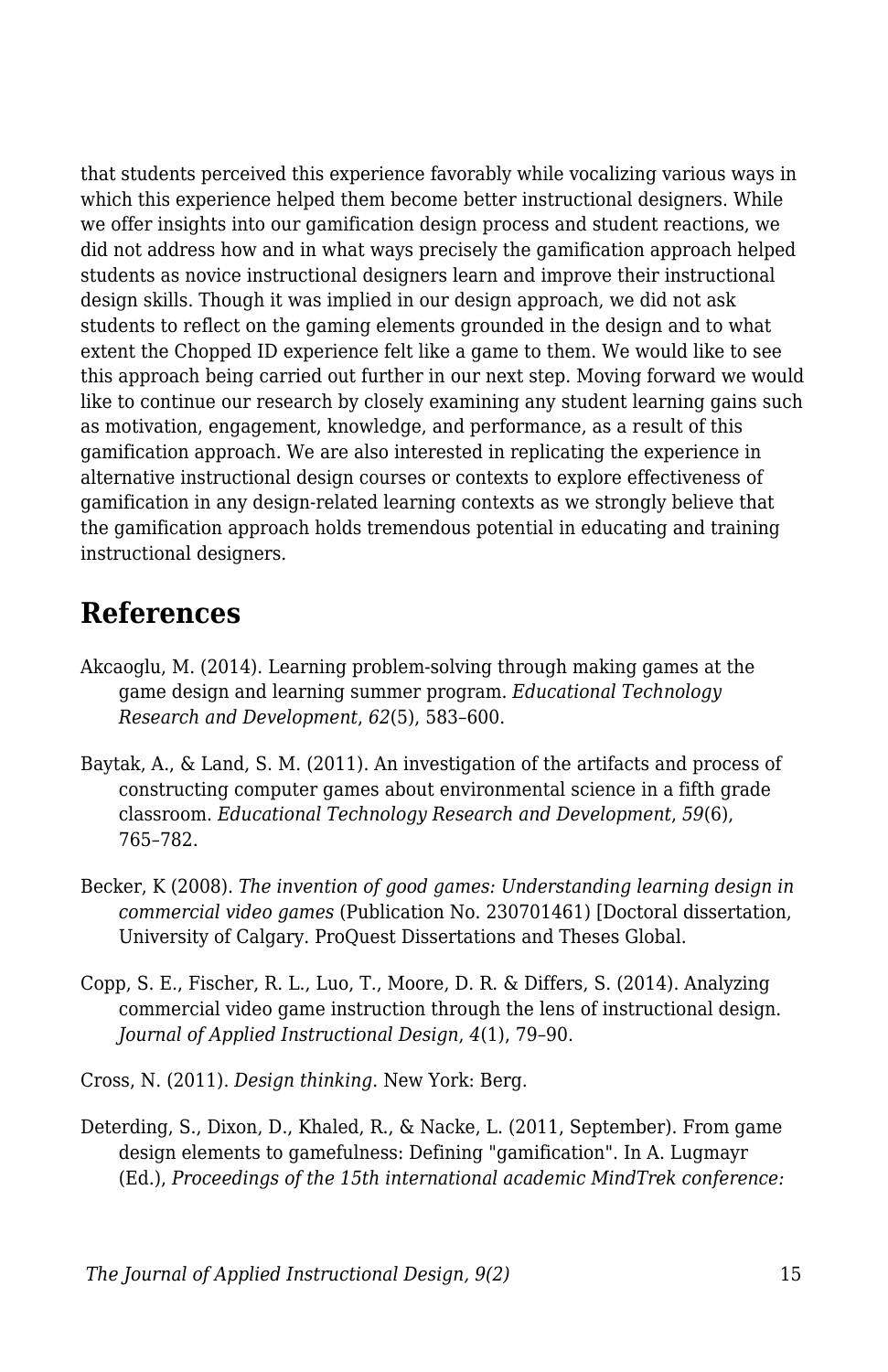*Envisioning future media environments* (pp. 9–15). ACM.

- Dicheva, D., Dichev, C., Agre, G., & Angelova, G. (2015). Gamification in education: A systematic mapping study. *Journal of Educational Technology & Society*, *18*(3), 75–88.
- Duggan, M (2015). *Gaming and gamers*. Retrieved from http://www.pewinternet.org/files/2015/12/PI\_2015-12-15\_gaming-and-gamers\_ FINAL.pdf
- Gagné, R. M. (1985). *Conditions of learning* (4th ed.). New York: Holt, Rinehart, and Winston.
- Gunter, G., Kenny, R. F. & Vick, E. H. (2006). A case for a formal design paradigm for serious games. *The Journal of the International Digital Media and Arts Association*, *3*(1), 93–105.
- Hays, R. (2005). *The effectiveness of instructional games: A literature review and discussion*. (Report No. 2005-004). Orlando, FL: Naval Air Warfare Center, Training Systems Division. [https://edtechbooks.org/-hfM](http://faculty.uoit.ca/kapralos/csci5530/Papers/hays_instructionalGames.pdf)
- Kapp, K. M. (2012). *The gamification of learning and instruction: Game-based methods and strategies for training and education*. San Francisco, CA: John Wiley.
- Ke, F. (2009). A qualitative meta-analysis of computer games as learning tools. In R. E. Ferdig, (Ed.), *Handbook of research on effective electronic gaming in education* (Vol. 1, pp. 1–32). Hershey, PA: Information Science Reference.
- Levin, P. H. (1966). *Decision making in urban design*. Text of a talk given to a meeting of the Design Research Society on April 27, 1966 at Imperial College, London.
- Morrison, G. R., Ross, S. M., & Kemp, J. E. (2007). *Designing effective instruction* (5th ed.). Hoboken, NJ: John Wiley & Sons, Inc.
- Moreno, R. (2004). Decreasing cognitive load for novice students: Effects of explanatory versus corrective feedback in discovery-based multimedia. *Instructional Science*, *32*, 99–113. https://doi.org/10.1023/B:TRUC.0000021811.66966.1d
- Nicholson, S. (2015). A RECIPE for meaningful gamification. In T. Reiners & L. A. Wood (Eds.), *Gamification in education and business* (pp. 1–20). New York,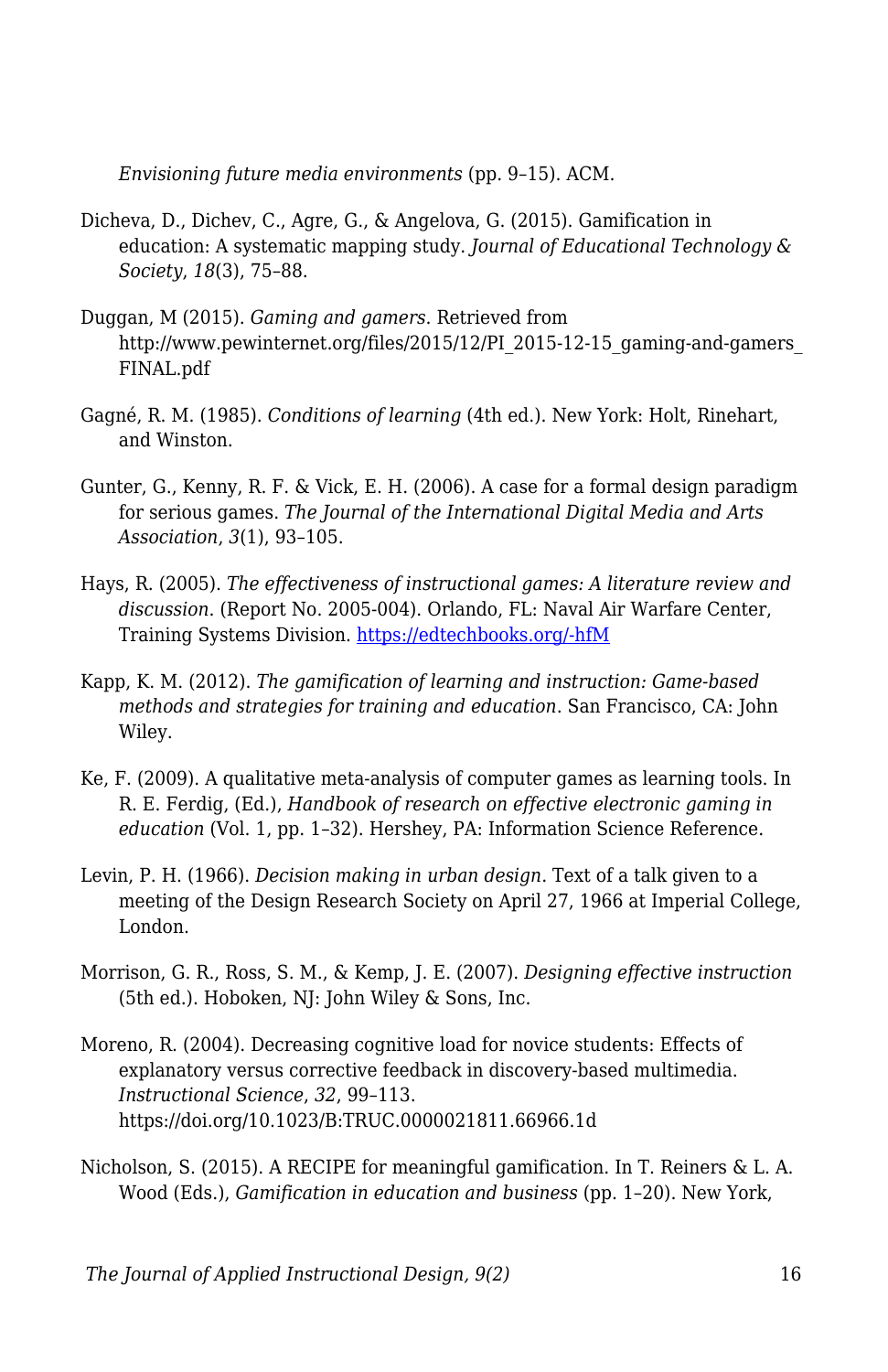NY: Springer.

- Padgett, L.S., Strickland, D., & Coles, C.D. (2006). Case study: Using a virtual reality computer game to teach fire safety skills to children diagnosed with fetal alcohol syndrome. *Journal of Pediatric Psychology*, *31*(1), 65–70.
- Ravenscroft, A., & Matheson, M.P. (2002). Developing and evaluating dialogue games for collaborative e-learning. *Journal of Computer Assisted Learning*, *18*(1), 93–101.
- Sanchez, A., Cannon-Bowers, J. A., & Bowers, C. (2010). Establishing a Science of Game Based Learning. In J. Cannon-Bowers, & C. Bowers (Eds.), *Serious game design and development: Technologies for training and learning* (pp. 290–304). Hershey, PA: IGI Global.
- Simon, H. A. (1969). *The sciences of the artificial*. Cambridge, MA: The M.I.T. Press.
- Sitzmann, T. (2011). A meta-analytic examination of the instructional effectiveness of computer-based simulation games. *Personnel Psychology*, *64*(2), 489-528.
- Spil Games (2013). State of the industry report. Retrieved from [https://edtechbooks.org/-Idoa](http://auth-83051f68-ec6c-44e0-afe58902acff57.cdn.spilcloud.com/v1/archives/1384952861.25_State_of_Gaming_2013_US_FINAL.pdf)
- Squire, K., Barnett, M., Grant, J.M., & Higginbotham, T. (2004). Electromagnetism supercharged! Learning physics with digital simulation games. *Proceedings of the 6th International Conference on Learning Sciences* (pp. 513–520). Santa Monica, CA: International Society of the Learning Sciences.
- Tessmer, M. & Wedman, J. F. (1990). A layers-of-necessity instructional design model. *Educational Technology Research and Development*, *38*(2), 77–85.
- Thomas, R., Cahill, J., & Santilli, L. (1997). Using an interactive computer game to increase skill and self-efficacy regarding safer sex negotiation: Field test results. *Health Education & Behavior, 24*(1), 71–86.
- Tuzun, H. (2007). Blending video games with learning: Issues and challenges with classroom implementations in the Turkish context. *British Journal of Educational Technology*, *38*(3), 465–477.
- Van Eck, R. (2006). The effect of contextual pedagogical advisement and competition on middle school students' attitude toward mathematics and mathematics instruction using a computer-based simulation game. *Journal of*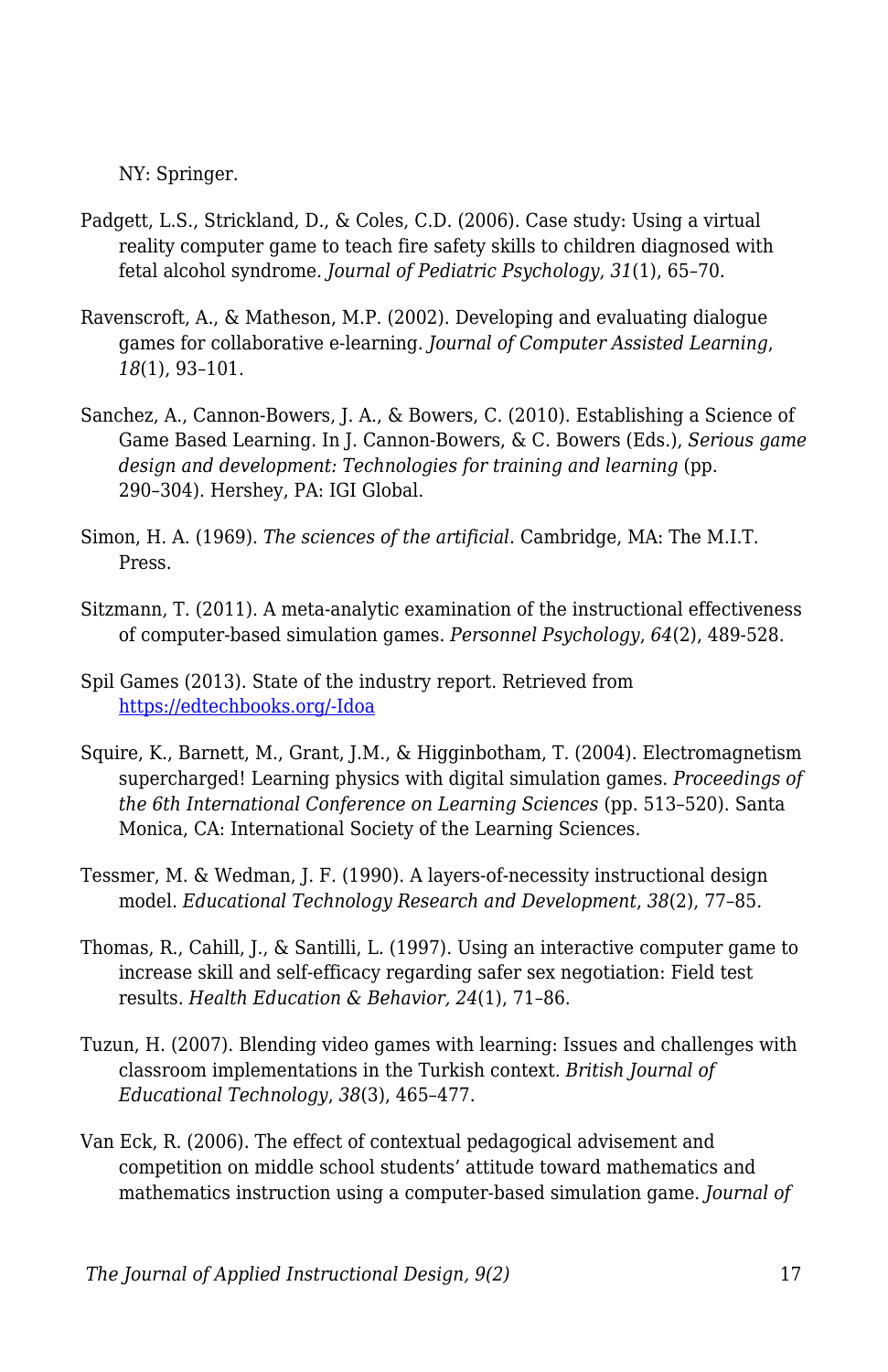*Computers in Mathematics & Science Teaching*, *25*(2), 165–195.

- Vogel, J. J., Vogel, D. S., Cannon-Bowers, J., Bowers, C. A., Muse, K., & Wright, M. (2006). Computer gaming and interactive simulations for learning: A metaanalysis. *Journal of Educational Computing Research*, *34*(3), 229–243.
- Wolfe, J. (1997). The effectiveness of business games in strategic management course work. *Simulation & Gaming*, *28*(4), 360–376.
- Zichermann, G., & Cunningham, C. (2011). *Gamification by design: Implementing game mechanics in web and mobile apps*. Sebastopol, CA: O'Reilly Media.